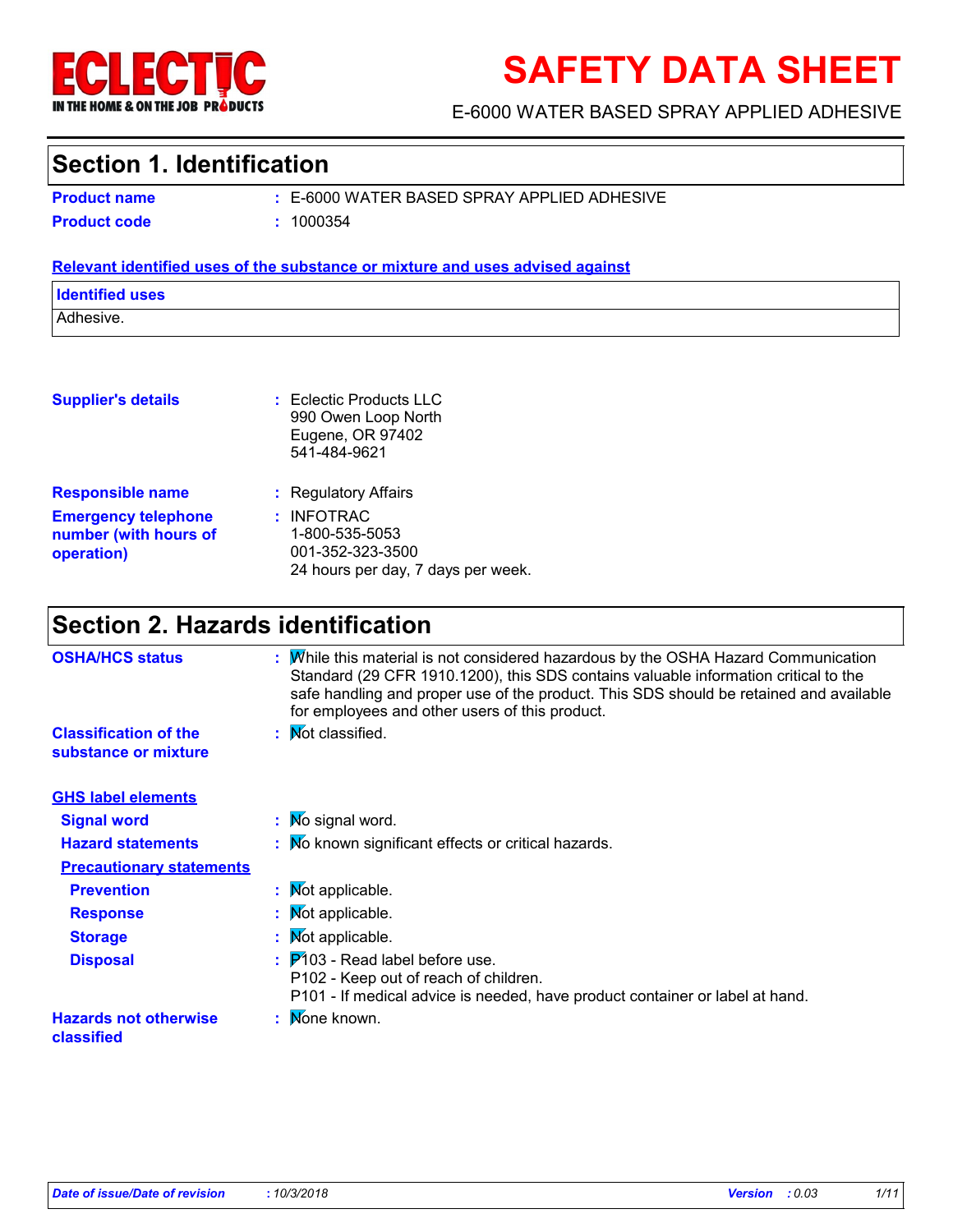# **Section 3. Composition/information on ingredients**

**Substance/mixture :**

Mixture

| <b>Ingredient name</b> |     | <b>CAS number</b> |
|------------------------|-----|-------------------|
| propane-1,2-diol       | l≤5 | 57-55-6           |

Any concentration shown as a range is to protect confidentiality or is due to batch variation.

**There are no additional ingredients present which, within the current knowledge of the supplier and in the concentrations applicable, are classified as hazardous to health or the environment and hence require reporting in this section.**

**Occupational exposure limits, if available, are listed in Section 8.**

## **Section 4. First aid measures**

### **Description of necessary first aid measures**

| <b>Eye contact</b>  | Immediately flush eyes with plenty of water, occasionally lifting the upper and lower<br>eyelids. Check for and remove any contact lenses. Get medical attention if irritation<br>occurs.                                                                                                                                                            |
|---------------------|------------------------------------------------------------------------------------------------------------------------------------------------------------------------------------------------------------------------------------------------------------------------------------------------------------------------------------------------------|
| <b>Inhalation</b>   | <b>Remove person to fresh air and keep at rest in a position comfortable for breathing.</b><br>Get medical attention if symptoms occur.                                                                                                                                                                                                              |
| <b>Skin contact</b> | : Flush contaminated skin with plenty of water. Remove contaminated clothing and<br>shoes. Get medical attention if symptoms occur.                                                                                                                                                                                                                  |
| <b>Ingestion</b>    | Wash out mouth with water. Remove person to fresh air and keep at rest in a position<br>comfortable for breathing. If material has been swallowed and the exposed person is<br>conscious, give small quantities of water to drink. Do not induce vomiting unless<br>directed to do so by medical personnel. Get medical attention if symptoms occur. |

### **Most important symptoms/effects, acute and delayed**

### **Inhalation :** No known significant effects or critical hazards. **Ingestion :** No known significant effects or critical hazards. **Skin contact :** No known significant effects or critical hazards. **Eye contact :** No known significant effects or critical hazards. **Over-exposure signs/symptoms Skin contact Ingestion Inhalation :** Mo specific data. No specific data. **:** No specific data. **: Eye contact :** No specific data. **Potential acute health effects**

|                                   | Indication of immediate medical attention and special treatment needed, if necessary                                           |
|-----------------------------------|--------------------------------------------------------------------------------------------------------------------------------|
| <b>Notes to physician</b>         | : Treat symptomatically. Contact poison treatment specialist immediately if large<br>quantities have been ingested or inhaled. |
| <b>Specific treatments</b>        | : Mo specific treatment.                                                                                                       |
| <b>Protection of first-aiders</b> | : Mo action shall be taken involving any personal risk or without suitable training.                                           |

### **See toxicological information (Section 11)**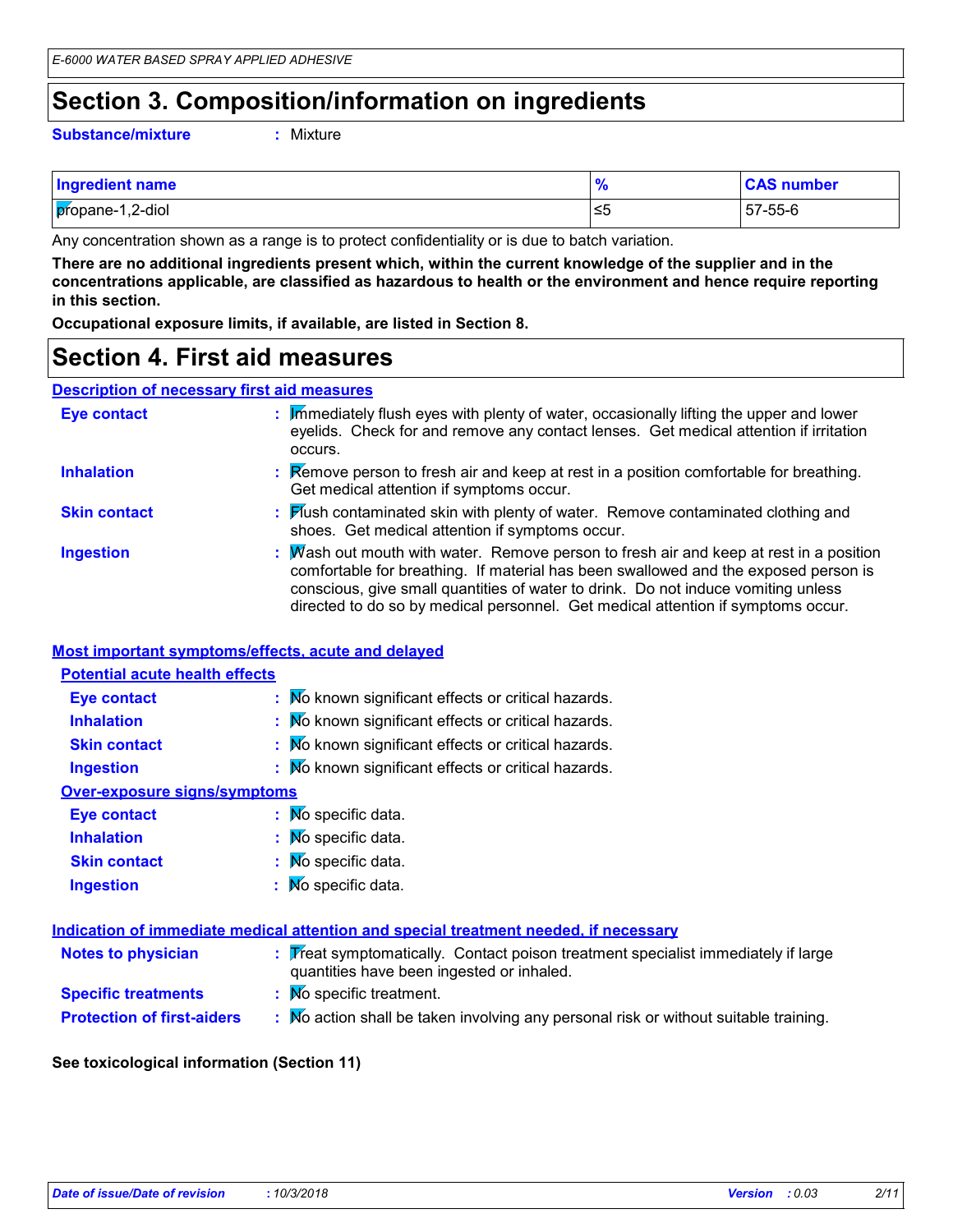# **Section 5. Fire-fighting measures**

| <b>Extinguishing media</b>                               |                                                                                                                                                                                                     |
|----------------------------------------------------------|-----------------------------------------------------------------------------------------------------------------------------------------------------------------------------------------------------|
| <b>Suitable extinguishing</b><br>media                   | $\mathbf{B}$ $\mathbf{B}$ Se an extinguishing agent suitable for the surrounding fire.                                                                                                              |
| <b>Unsuitable extinguishing</b><br>media                 | : Mone known.                                                                                                                                                                                       |
| <b>Specific hazards arising</b><br>from the chemical     | : In a fire or if heated, a pressure increase will occur and the container may burst.                                                                                                               |
| <b>Hazardous thermal</b><br>decomposition products       | $\therefore$ Decomposition products may include the following materials:<br>carbon dioxide<br>carbon monoxide                                                                                       |
| <b>Special protective actions</b><br>for fire-fighters   | : Promptly isolate the scene by removing all persons from the vicinity of the incident if<br>there is a fire. No action shall be taken involving any personal risk or without suitable<br>training. |
| <b>Special protective</b><br>equipment for fire-fighters | : Fire-fighters should wear appropriate protective equipment and self-contained breathing<br>apparatus (SCBA) with a full face-piece operated in positive pressure mode.                            |

# **Section 6. Accidental release measures**

|                                                              | <b>Personal precautions, protective equipment and emergency procedures</b>                                                                                                                                                                                                                                                                                                                                                                                                                                                                                                               |
|--------------------------------------------------------------|------------------------------------------------------------------------------------------------------------------------------------------------------------------------------------------------------------------------------------------------------------------------------------------------------------------------------------------------------------------------------------------------------------------------------------------------------------------------------------------------------------------------------------------------------------------------------------------|
| For non-emergency<br>personnel                               | : Mo action shall be taken involving any personal risk or without suitable training.<br>Evacuate surrounding areas. Keep unnecessary and unprotected personnel from<br>entering. Do not touch or walk through spilled material. Put on appropriate personal<br>protective equipment.                                                                                                                                                                                                                                                                                                     |
| For emergency responders                                     | If specialized clothing is required to deal with the spillage, take note of any information in<br>Section 8 on suitable and unsuitable materials. See also the information in "For non-<br>emergency personnel".                                                                                                                                                                                                                                                                                                                                                                         |
| <b>Environmental precautions</b>                             | Avoid dispersal of spilled material and runoff and contact with soil, waterways, drains<br>and sewers. Inform the relevant authorities if the product has caused environmental<br>pollution (sewers, waterways, soil or air).                                                                                                                                                                                                                                                                                                                                                            |
| <b>Methods and materials for containment and cleaning up</b> |                                                                                                                                                                                                                                                                                                                                                                                                                                                                                                                                                                                          |
| <b>Small spill</b>                                           | Stop leak if without risk. Move containers from spill area. Dilute with water and mop up<br>if water-soluble. Alternatively, or if water-insoluble, absorb with an inert dry material and<br>place in an appropriate waste disposal container. Dispose of via a licensed waste<br>disposal contractor.                                                                                                                                                                                                                                                                                   |
| <b>Large spill</b>                                           | Stop leak if without risk. Move containers from spill area. Prevent entry into sewers,<br>water courses, basements or confined areas. Wash spillages into an effluent treatment<br>plant or proceed as follows. Contain and collect spillage with non-combustible,<br>absorbent material e.g. sand, earth, vermiculite or diatomaceous earth and place in<br>container for disposal according to local regulations (see Section 13). Dispose of via a<br>licensed waste disposal contractor. Note: see Section 1 for emergency contact<br>information and Section 13 for waste disposal. |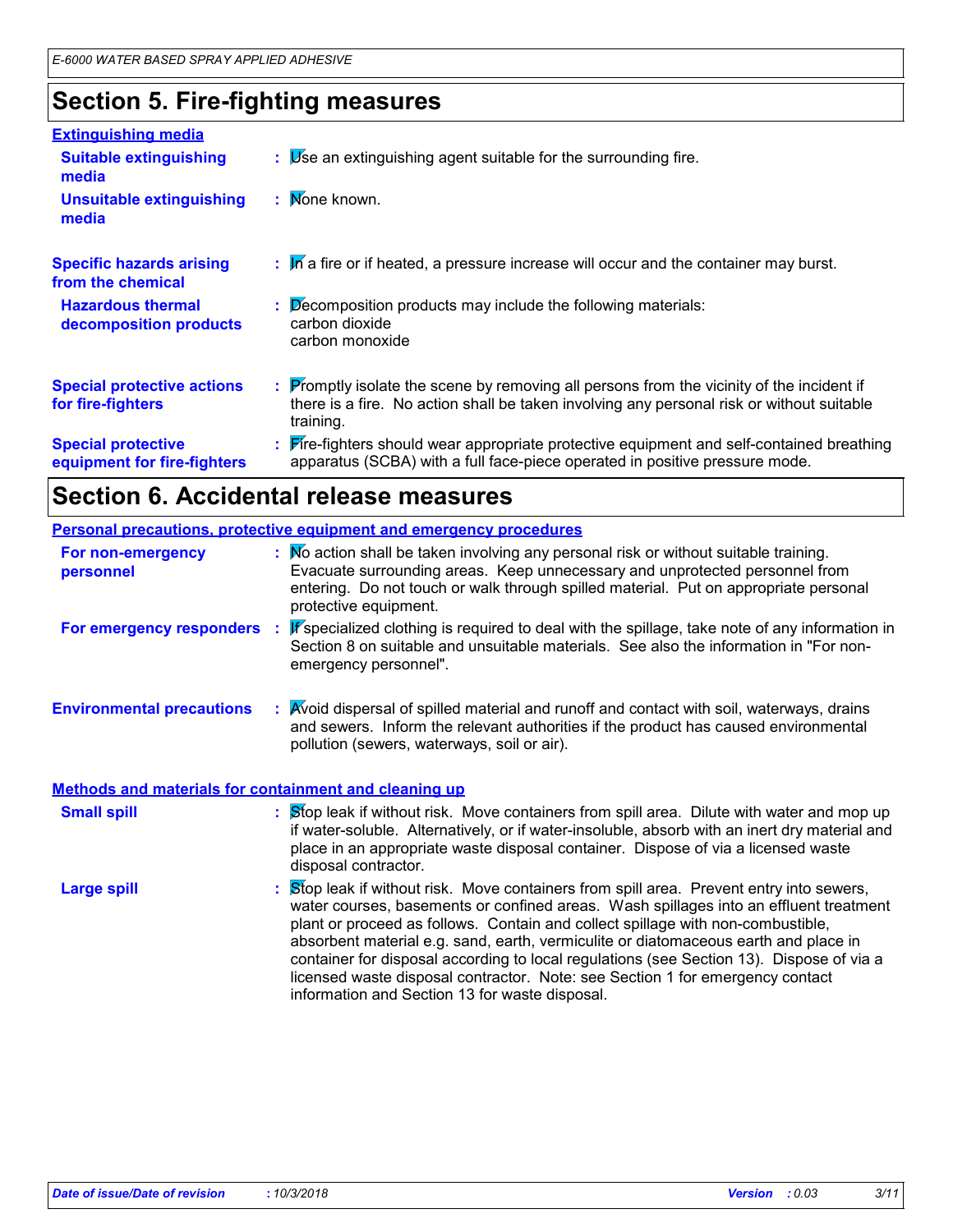# **Section 7. Handling and storage**

### **Precautions for safe handling**

| <b>Protective measures</b><br><b>Advice on general</b><br>occupational hygiene   | $\therefore$ Put on appropriate personal protective equipment (see Section 8).<br><b>Eating, drinking and smoking should be prohibited in areas where this material is</b><br>handled, stored and processed. Workers should wash hands and face before eating,<br>drinking and smoking. Remove contaminated clothing and protective equipment before<br>entering eating areas. See also Section 8 for additional information on hygiene<br>measures.                                                                                                                             |
|----------------------------------------------------------------------------------|----------------------------------------------------------------------------------------------------------------------------------------------------------------------------------------------------------------------------------------------------------------------------------------------------------------------------------------------------------------------------------------------------------------------------------------------------------------------------------------------------------------------------------------------------------------------------------|
| <b>Conditions for safe storage,</b><br>including any<br><b>incompatibilities</b> | Store in accordance with local regulations. Store in original container protected from<br>direct sunlight in a dry, cool and well-ventilated area, away from incompatible materials<br>(see Section 10) and food and drink. Keep container tightly closed and sealed until<br>ready for use. Containers that have been opened must be carefully resealed and kept<br>upright to prevent leakage. Do not store in unlabeled containers. Use appropriate<br>containment to avoid environmental contamination. See Section 10 for incompatible<br>materials before handling or use. |

# **Section 8. Exposure controls/personal protection**

### **Control parameters**

### **Occupational exposure limits**

| <b>Exposure limits</b>                                                                                                  |
|-------------------------------------------------------------------------------------------------------------------------|
| <b>AIHA WEEL (United States, 10/2011). Notes:</b><br><b>2004 Revised Document</b><br>TWA: 10 mg/m <sup>3</sup> 8 hours. |
|                                                                                                                         |

| <b>Appropriate engineering</b><br><b>controls</b> | Cood general ventilation should be sufficient to control worker exposure to airborne<br>contaminants.                                                                                                                                                                                                                                                                                                                                                                                                                                                                                                                  |
|---------------------------------------------------|------------------------------------------------------------------------------------------------------------------------------------------------------------------------------------------------------------------------------------------------------------------------------------------------------------------------------------------------------------------------------------------------------------------------------------------------------------------------------------------------------------------------------------------------------------------------------------------------------------------------|
| <b>Environmental exposure</b><br>controls         | : Emissions from ventilation or work process equipment should be checked to ensure<br>they comply with the requirements of environmental protection legislation. In some<br>cases, fume scrubbers, filters or engineering modifications to the process equipment<br>will be necessary to reduce emissions to acceptable levels.                                                                                                                                                                                                                                                                                        |
| <b>Individual protection measures</b>             |                                                                                                                                                                                                                                                                                                                                                                                                                                                                                                                                                                                                                        |
| <b>Hygiene measures</b>                           | Wash hands, forearms and face thoroughly after handling chemical products, before<br>eating, smoking and using the lavatory and at the end of the working period.<br>Appropriate techniques should be used to remove potentially contaminated clothing.<br>Wash contaminated clothing before reusing. Ensure that eyewash stations and safety<br>showers are close to the workstation location.                                                                                                                                                                                                                        |
| <b>Eye/face protection</b>                        | : Safety eyewear complying with an approved standard should be used when a risk<br>assessment indicates this is necessary to avoid exposure to liquid splashes, mists,<br>gases or dusts. If contact is possible, the following protection should be worn, unless<br>the assessment indicates a higher degree of protection: chemical splash goggles.                                                                                                                                                                                                                                                                  |
| <b>Skin protection</b>                            |                                                                                                                                                                                                                                                                                                                                                                                                                                                                                                                                                                                                                        |
| <b>Hand protection</b>                            | : Chemical-resistant, impervious gloves complying with an approved standard should be<br>worn at all times when handling chemical products if a risk assessment indicates this is<br>necessary. Considering the parameters specified by the glove manufacturer, check<br>during use that the gloves are still retaining their protective properties. It should be<br>noted that the time to breakthrough for any glove material may be different for different<br>glove manufacturers. In the case of mixtures, consisting of several substances, the<br>protection time of the gloves cannot be accurately estimated. |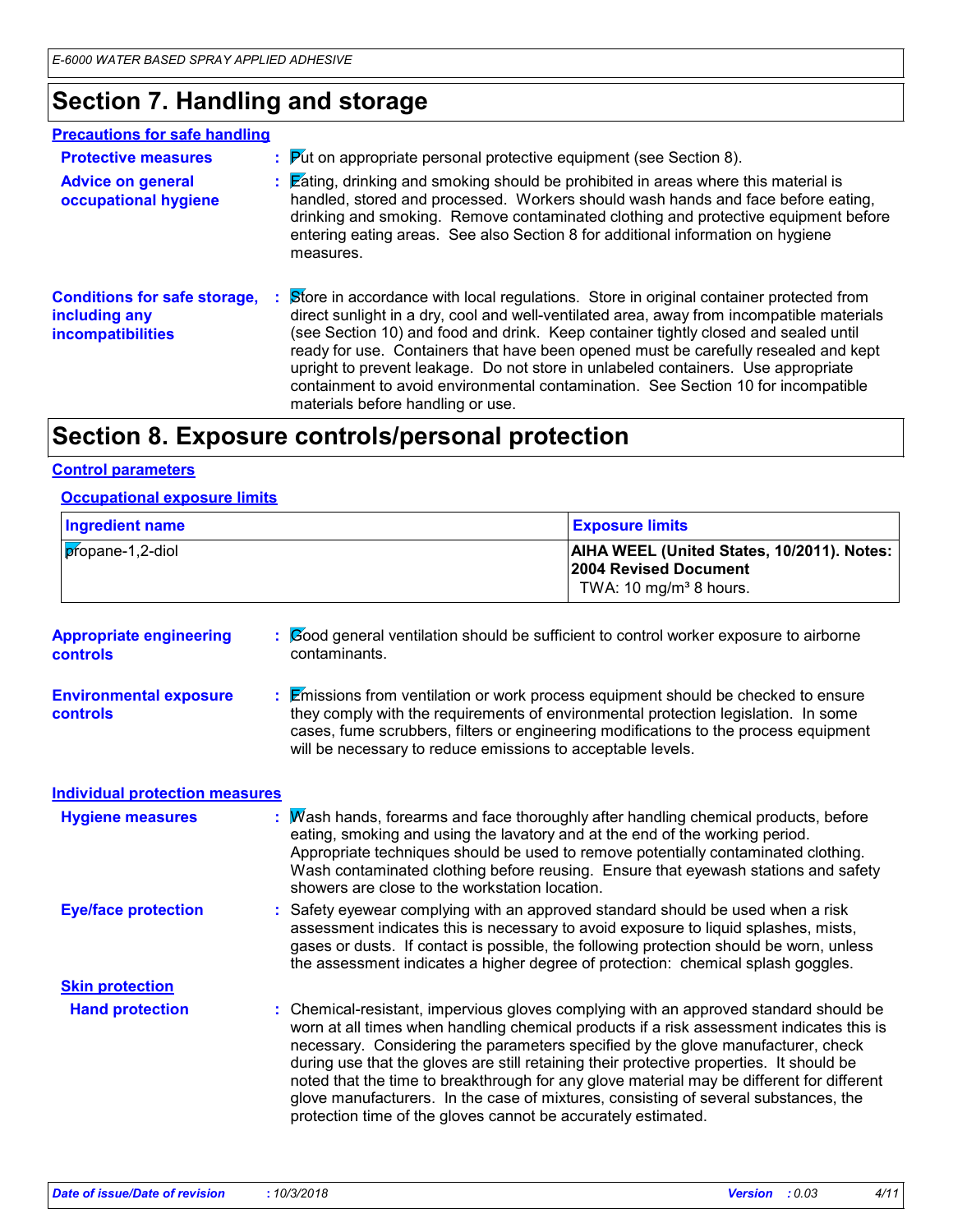# **Section 8. Exposure controls/personal protection**

| <b>Body protection</b>        | : Personal protective equipment for the body should be selected based on the task being<br>performed and the risks involved and should be approved by a specialist before<br>handling this product.                                                                                 |
|-------------------------------|-------------------------------------------------------------------------------------------------------------------------------------------------------------------------------------------------------------------------------------------------------------------------------------|
| <b>Other skin protection</b>  | : Appropriate footwear and any additional skin protection measures should be selected<br>based on the task being performed and the risks involved and should be approved by a<br>specialist before handling this product.                                                           |
| <b>Respiratory protection</b> | : Based on the hazard and potential for exposure, select a respirator that meets the<br>appropriate standard or certification. Respirators must be used according to a<br>respiratory protection program to ensure proper fitting, training, and other important<br>aspects of use. |

# **Section 9. Physical and chemical properties**

| <b>Appearance</b>                                 |                                                                |
|---------------------------------------------------|----------------------------------------------------------------|
| <b>Physical state</b>                             | $:$ Liquid.                                                    |
| <b>Color</b>                                      | : White.                                                       |
| Odor                                              | : Odorless.                                                    |
| <b>Odor threshold</b>                             | : Not available.                                               |
| pH                                                | : 4.8                                                          |
| <b>Melting point</b>                              | : Not available.                                               |
| <b>Boiling point</b>                              | : $>100^{\circ}$ C ( $>212^{\circ}$ F)                         |
| <b>Flash point</b>                                | : Closed cup: >100°C (>212°F) [Pensky-Martens.]                |
| <b>Evaporation rate</b>                           | : $<$ 1 (Water = 1)                                            |
| <b>Flammability (solid, gas)</b>                  | : Non-flammable.                                               |
| Lower and upper explosive<br>(flammable) limits   | : Not available.                                               |
| <b>Vapor pressure</b>                             | : Mot available.                                               |
| <b>Vapor density</b>                              | : $>1$ [Air = 1]                                               |
| <b>Relative density</b>                           | : 1.05                                                         |
| <b>Partition coefficient: n-</b><br>octanol/water | : Not available.                                               |
| <b>Auto-ignition temperature</b>                  | : Not available.                                               |
| <b>Decomposition temperature</b>                  | : Not available.                                               |
| <b>Viscosity</b>                                  | : Kinematic (40°C (104°F)): 0.075 cm <sup>2</sup> /s (7.5 cSt) |
| Flow time (ISO 2431)                              | : Not available.                                               |

## **Section 10. Stability and reactivity**

| <b>Reactivity</b>                                   | : Mo specific test data related to reactivity available for this product or its ingredients. |
|-----------------------------------------------------|----------------------------------------------------------------------------------------------|
| <b>Chemical stability</b>                           | $\mathbf{F}$ The product is stable.                                                          |
| <b>Possibility of hazardous</b><br><b>reactions</b> | : Linder normal conditions of storage and use, hazardous reactions will not occur.           |
| <b>Conditions to avoid</b>                          | : Mo specific data.                                                                          |
| <b>Incompatible materials</b>                       | $\mathbf{N}$ Mo specific data.                                                               |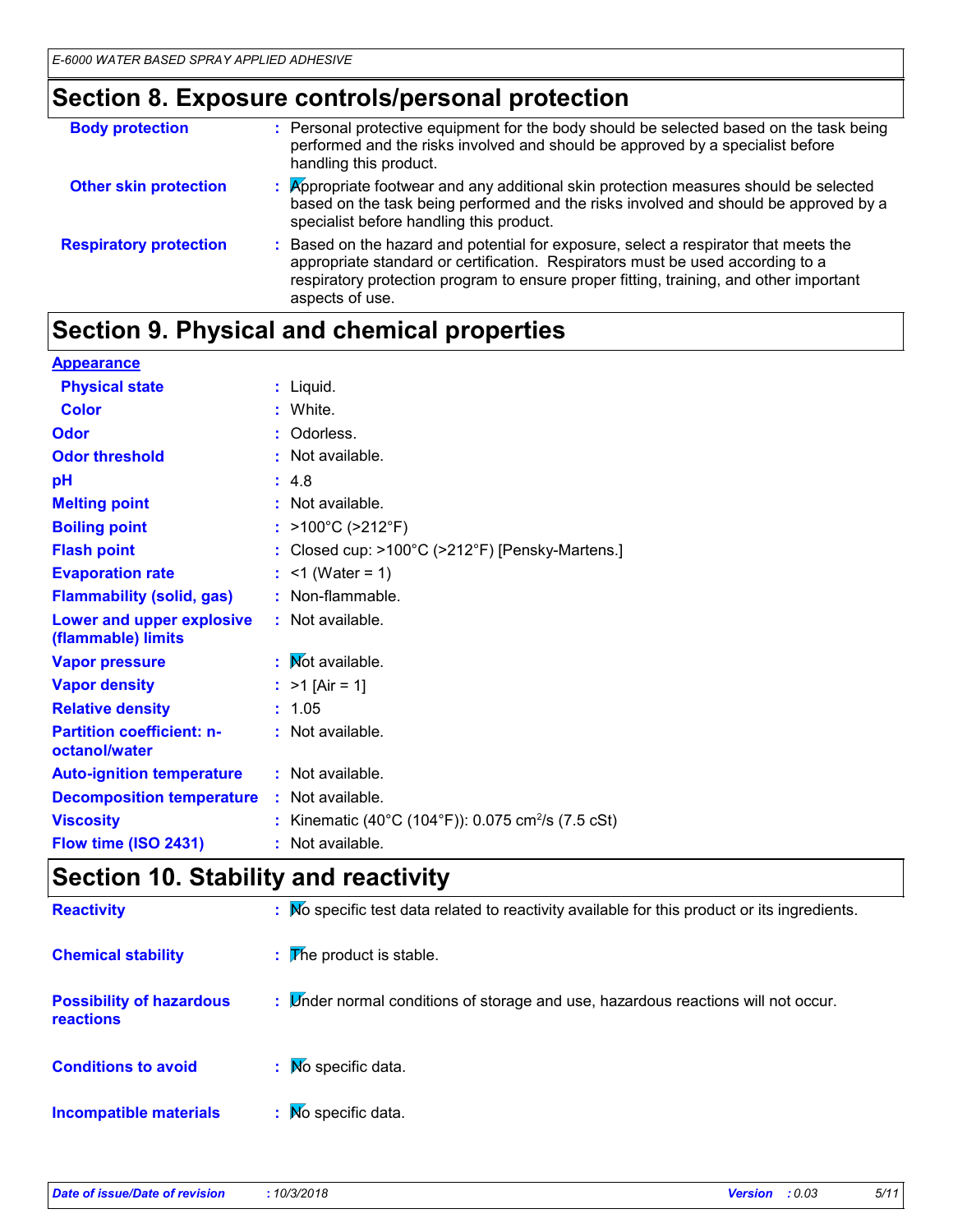## **Section 10. Stability and reactivity**

**Hazardous decomposition products**

**:** Minder normal conditions of storage and use, hazardous decomposition products should not be produced.

## **Section 11. Toxicological information**

### **Information on toxicological effects**

### **Acute toxicity**

| <b>Product/ingredient name</b> | <b>Result</b>            | <b>Species</b> | <b>Dose</b>              | <b>Exposure</b> |
|--------------------------------|--------------------------|----------------|--------------------------|-----------------|
| propane-1,2-diol               | LD50 Dermal<br>LD50 Oral | Rabbit<br>Rat  | 20800 mg/kg<br>$20$ g/kg |                 |

### **Irritation/Corrosion**

| <b>Product/ingredient name</b> | <b>Result</b>            | <b>Species</b> | <b>Score</b> | <b>Exposure</b>                                      | <b>Observation</b>       |
|--------------------------------|--------------------------|----------------|--------------|------------------------------------------------------|--------------------------|
| propane-1,2-diol               | Eyes - Mild irritant     | Rabbit         |              | 24 hours 500<br>milligrams                           |                          |
|                                | Eyes - Mild irritant     | Rabbit         |              | 100<br>milligrams                                    | $\overline{\phantom{0}}$ |
|                                | Skin - Moderate irritant | Child          |              | 96 hours 30<br>Percent                               | $\blacksquare$           |
|                                | Skin - Mild irritant     | Human          |              | continuous<br>168 hours                              | $\overline{\phantom{a}}$ |
|                                | Skin - Moderate irritant | Human          |              | 500<br>milligrams<br>72 hours 104                    |                          |
|                                | Skin - Mild irritant     | Woman          |              | milligrams<br>Intermittent<br>96 hours 30<br>Percent | $\overline{\phantom{a}}$ |

### **Sensitization**

Not available.

#### **Mutagenicity**

Not available.

### **Carcinogenicity**

Not available.

### **Reproductive toxicity**

Not available.

### **Teratogenicity**

Not available.

### **Specific target organ toxicity (single exposure)**

Not available.

### **Specific target organ toxicity (repeated exposure)** Not available.

### **Aspiration hazard**

Not available.

#### **Information on the likely routes of exposure :** Routes of entry anticipated: Dermal, Inhalation.

| Date of issue/Date of revision | :10/3/2 |
|--------------------------------|---------|
|                                |         |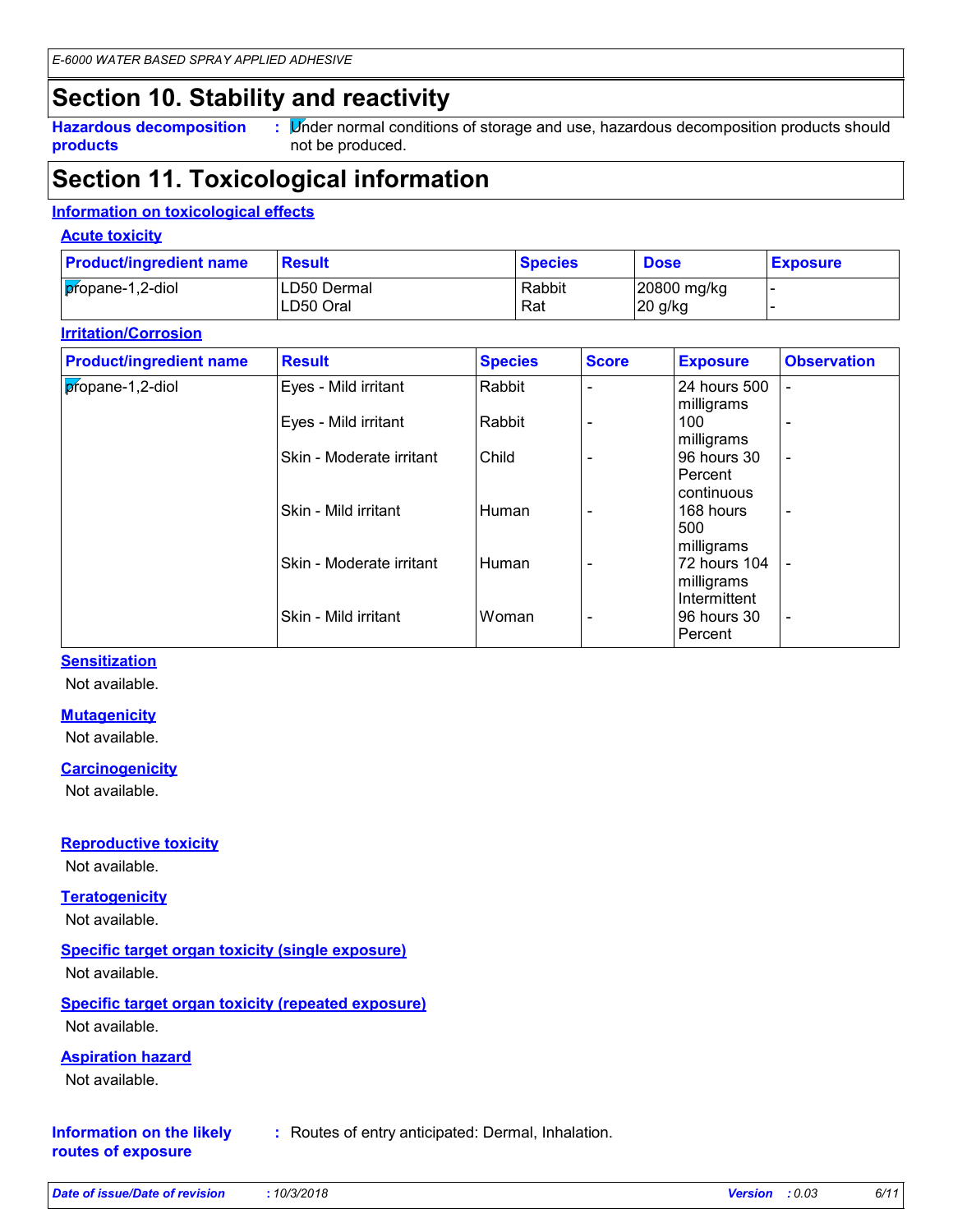# **Section 11. Toxicological information**

| <b>Potential acute health effects</b> |                                                     |
|---------------------------------------|-----------------------------------------------------|
| <b>Eye contact</b>                    | : Mo known significant effects or critical hazards. |
| <b>Inhalation</b>                     | : Mo known significant effects or critical hazards. |
| <b>Skin contact</b>                   | : Mo known significant effects or critical hazards. |
| <b>Ingestion</b>                      | : Mo known significant effects or critical hazards. |

|                     | Symptoms related to the physical, chemical and toxicological characteristics |
|---------------------|------------------------------------------------------------------------------|
| <b>Eye contact</b>  | $\mathbf{N}$ Mo specific data.                                               |
| <b>Inhalation</b>   | : Mo specific data.                                                          |
| <b>Skin contact</b> | $\mathbf{N}$ Mo specific data.                                               |
| <b>Ingestion</b>    | $\mathbf{N}$ Mo specific data.                                               |
|                     |                                                                              |

### **Delayed and immediate effects and also chronic effects from short and long term exposure**

| <b>Short term exposure</b>                        |                                                     |
|---------------------------------------------------|-----------------------------------------------------|
| <b>Potential immediate</b><br><b>effects</b>      | $:$ Not available.                                  |
| <b>Potential delayed effects</b>                  | $:$ Not available.                                  |
| Long term exposure                                |                                                     |
| <b>Potential immediate</b><br><b>effects</b>      | $:$ Not available.                                  |
| <b>Potential delayed effects : Not available.</b> |                                                     |
| <b>Potential chronic health effects</b>           |                                                     |
| Not available.                                    |                                                     |
| <b>Conclusion/Summary</b>                         | : Not considered to be toxic to humans.             |
| <b>General</b>                                    | : Mo known significant effects or critical hazards. |
| <b>Carcinogenicity</b>                            | : Mo known significant effects or critical hazards. |
| <b>Mutagenicity</b>                               | : Mo known significant effects or critical hazards. |
| <b>Teratogenicity</b>                             | : Mo known significant effects or critical hazards. |
| <b>Developmental effects</b>                      | : Mo known significant effects or critical hazards. |
| <b>Fertility effects</b>                          | : Mo known significant effects or critical hazards. |

### **Numerical measures of toxicity**

### **Acute toxicity estimates**

Not available.

# **Section 12. Ecological information**

### **Toxicity**

| <b>Product/ingredient name</b> | <b>Result</b>                      | <b>Species</b>                                  | <b>Exposure</b> |
|--------------------------------|------------------------------------|-------------------------------------------------|-----------------|
| propane-1,2-diol               | EC50 19000 mg/l                    | Algae                                           | 96 hours        |
|                                | Acute EC50 >110 ppm Fresh water    | Daphnia - Daphnia magna                         | 48 hours        |
|                                | Acute LC50 1000 mg/l Marine water  | Crustaceans - Chaetogammarus<br>marinus - Young | 148 hours       |
|                                | Acute LC50 710000 µg/l Fresh water | Fish - Pimephales promelas                      | 96 hours        |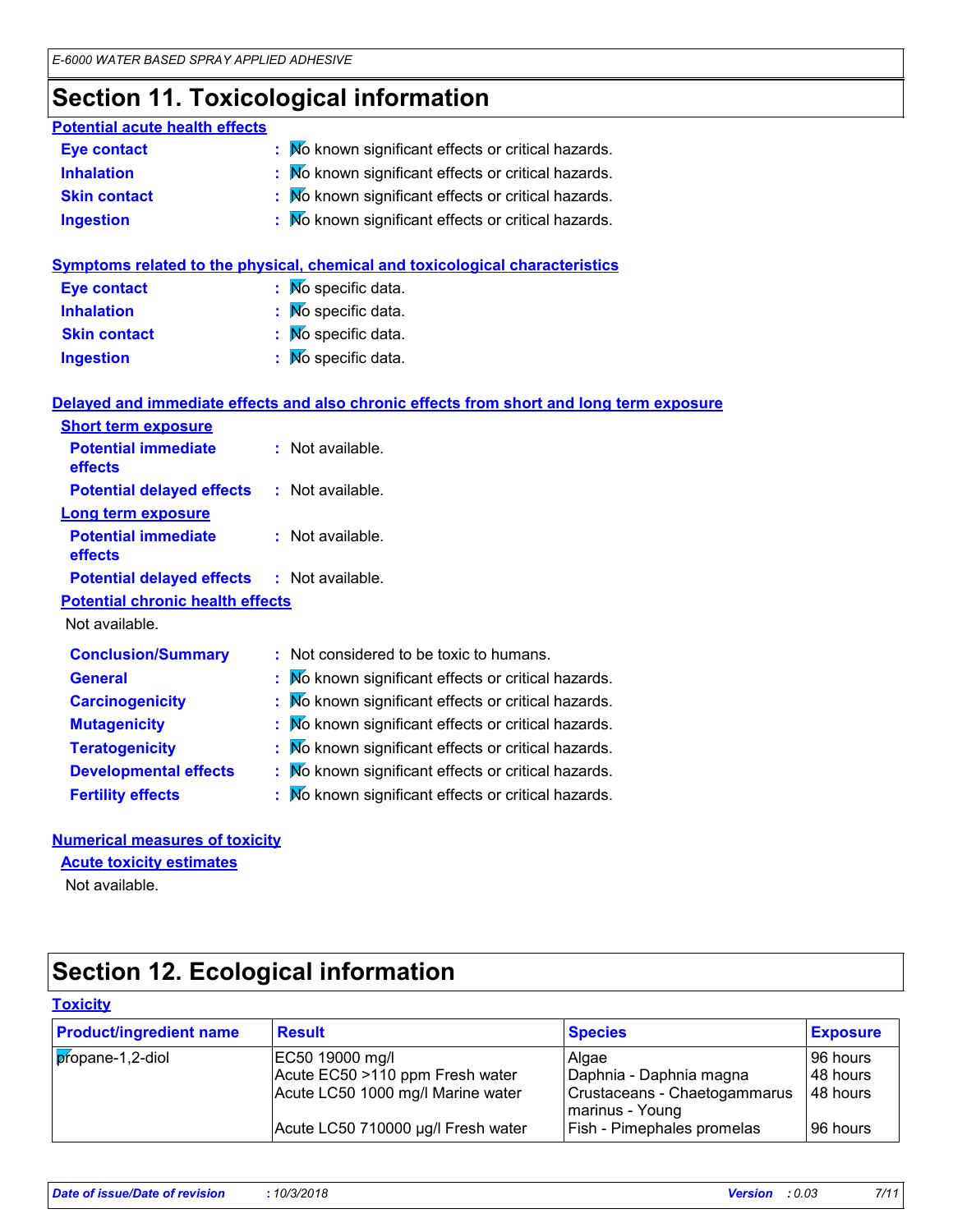# **Section 12. Ecological information**

### **Persistence and degradability**

Not available.

### **Bioaccumulative potential**

| <b>Product/ingredient name</b> | $ $ LogP <sub>ow</sub> | <b>BCF</b> | <b>Potential</b> |
|--------------------------------|------------------------|------------|------------------|
| propane-1,2-diol               | $-1.07$                |            | low              |

### **Mobility in soil**

| <b>Soil/water partition</b> | : Not available. |
|-----------------------------|------------------|
| <b>coefficient (Koc)</b>    |                  |

**Other adverse effects** : No known significant effects or critical hazards.

## **Section 13. Disposal considerations**

The generation of waste should be avoided or minimized wherever possible. Disposal of this product, solutions and any by-products should at all times comply with the requirements of environmental protection and waste disposal legislation and any regional local authority requirements. Dispose of surplus and non-recyclable products via a licensed waste disposal contractor. Waste should not be disposed of untreated to the sewer unless fully compliant with the requirements of all authorities with jurisdiction. Waste packaging should be recycled. Incineration or landfill should only be considered when recycling is not feasible. This material and its container must be disposed of in a safe way. Empty containers or liners may retain some product residues. Avoid dispersal of spilled material and runoff and contact with soil, waterways, drains and sewers. **Disposal methods :**

## **Section 14. Transport information**

|                                        | <b>DOT</b><br><b>Classification</b> | <b>TDG</b><br><b>Classification</b> | <b>Mexico</b><br><b>Classification</b> | <b>ADR/RID</b>           | <b>IMDG</b>              | <b>IATA</b>    |
|----------------------------------------|-------------------------------------|-------------------------------------|----------------------------------------|--------------------------|--------------------------|----------------|
| <b>UN number</b>                       | Not regulated.                      | <b>Not regulated.</b>               | <b>Not regulated.</b>                  | Not regulated.           | Not regulated.           | Not regulated. |
| <b>UN proper</b><br>shipping name      |                                     |                                     |                                        |                          |                          |                |
| <b>Transport</b><br>hazard class(es)   |                                     |                                     |                                        |                          |                          | -              |
| <b>Packing group</b>                   |                                     |                                     |                                        | $\overline{\phantom{0}}$ | $\overline{\phantom{0}}$ | -              |
| <b>Environmental</b><br><b>hazards</b> | Mo.                                 | No.                                 | No.                                    | No.                      | No.                      | No.            |

**Special precautions for user Transport within user's premises:** always transport in closed containers that are **:** upright and secure. Ensure that persons transporting the product know what to do in the event of an accident or spillage.

**Transport in bulk according :** Not available. **to Annex II of MARPOL and the IBC Code**

*Date of issue/Date of revision* **:** *10/3/2018 Version : 0.03 8/11*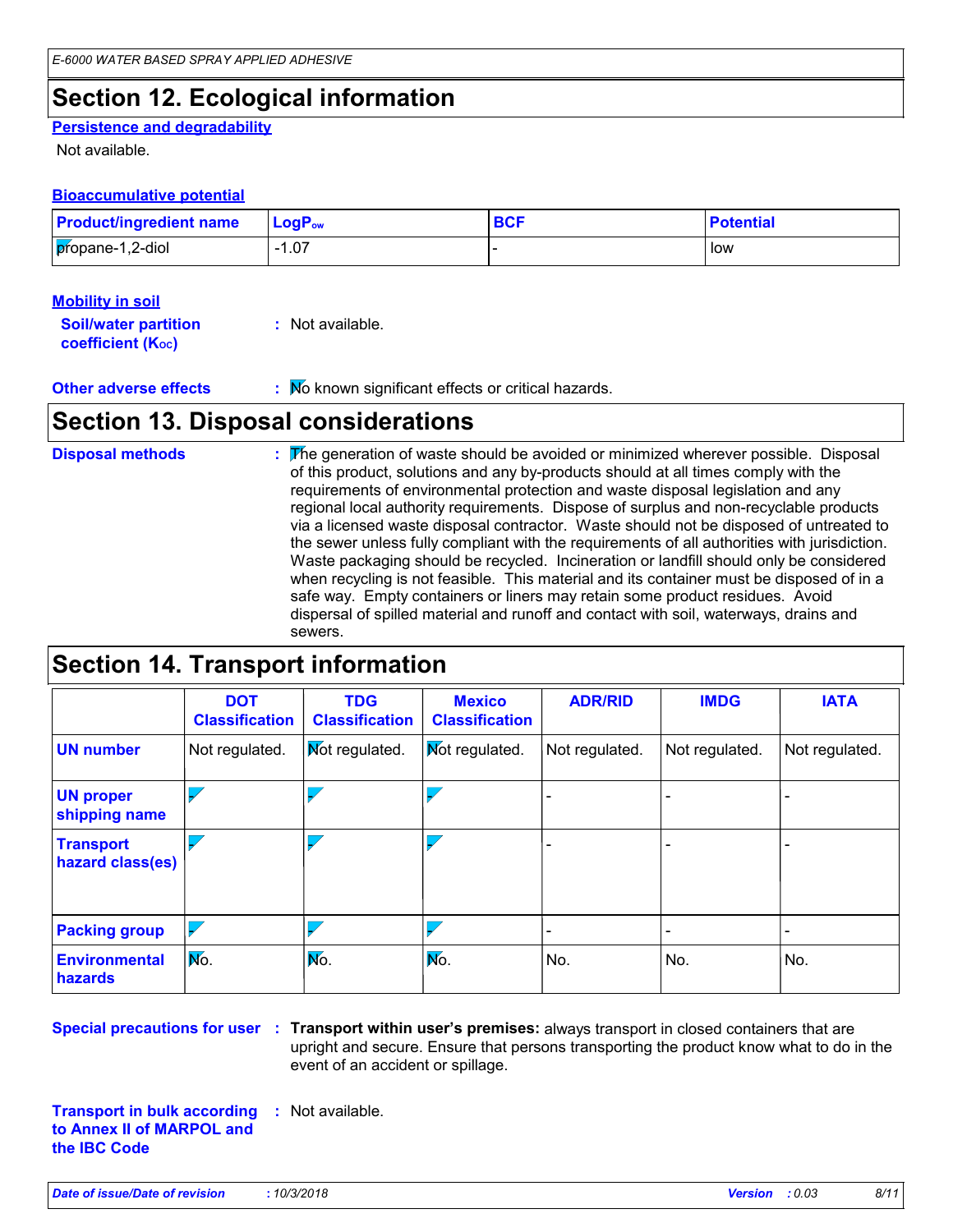## **Section 15. Regulatory information**

| <b>U.S. Federal regulations</b>                                |              |
|----------------------------------------------------------------|--------------|
| <b>Clean Air Act Section 602</b><br><b>Class I Substances</b>  | : Mot listed |
| <b>Clean Air Act Section 602</b><br><b>Class II Substances</b> | : Mot listed |
| <b>DEA List I Chemicals</b><br>(Precursor Chemicals)           | : Mot listed |
| <b>DEA List II Chemicals</b><br><b>(Essential Chemicals)</b>   | : Mot listed |
| <b>SARA 302/304</b>                                            |              |
| <b>Composition/information on ingredients</b>                  |              |
| No products were found.                                        |              |
|                                                                |              |

### **SARA 304 RQ :** Not applicable.

### **SARA 311/312**

**Classification :** Not applicable.

### **Composition/information on ingredients**

| <b>Name</b>      | $\frac{9}{6}$ | <b>Fire</b> | <b>Sudden</b><br>hazard release of<br><b>pressure</b> | <b>Reactive</b> | <b>Immediate</b><br>(acute)<br>health<br>hazard | <b>Delaved</b><br>(chronic)<br>health<br>hazard |
|------------------|---------------|-------------|-------------------------------------------------------|-----------------|-------------------------------------------------|-------------------------------------------------|
| propane-1,2-diol | 1≤5           | No.         | No.                                                   | Yes.            | No.                                             | No.                                             |

### **State regulations**

**Massachusetts** : Mone of the components are listed.

**New York :** None of the components are listed.

**New Jersey :** The following components are listed: PROPYLENE GLYCOL; 1,2-PROPANEDIOL

**Pennsylvania :** The following components are listed: 1,2-PROPANEDIOL

### **International regulations**

**Chemical Weapon Convention List Schedules I, II & III Chemicals**

Not listed.

### **Montreal Protocol (Annexes A, B, C, E)**

Not listed.

### **Stockholm Convention on Persistent Organic Pollutants**

Not listed.

### **Rotterdam Convention on Prior Informed Consent (PIC)** Not listed.

### **UNECE Aarhus Protocol on POPs and Heavy Metals**

Not listed.

### **Inventory list**

| <b>Australia</b> | : All components are listed or exempted. |
|------------------|------------------------------------------|
| <b>Canada</b>    | : All components are listed or exempted. |
| <b>China</b>     | : Not determined.                        |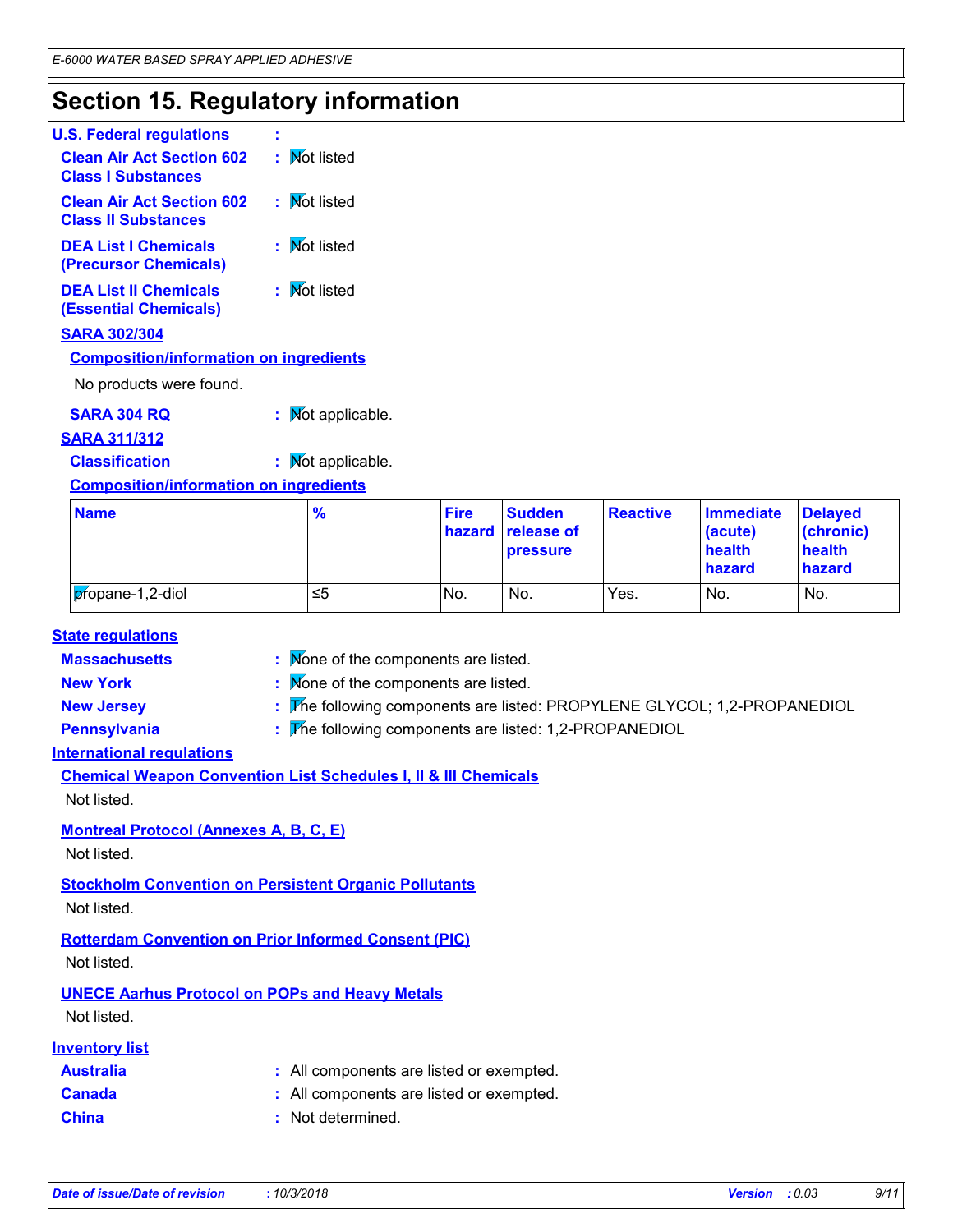## **Section 15. Regulatory information**

| <b>Europe</b>            | : At least one component is not listed in EINECS but all such components are listed in<br>ELINCS.<br>Please contact your supplier for information on the inventory status of this material. |
|--------------------------|---------------------------------------------------------------------------------------------------------------------------------------------------------------------------------------------|
| <b>Japan</b>             | Japan inventory (ENCS): All components are listed or exempted.<br>Japan inventory (ISHL): Not determined.                                                                                   |
| <b>Malaysia</b>          | : Not determined.                                                                                                                                                                           |
| <b>New Zealand</b>       | : Not determined.                                                                                                                                                                           |
| <b>Philippines</b>       | : All components are listed or exempted.                                                                                                                                                    |
| <b>Republic of Korea</b> | : Not determined.                                                                                                                                                                           |
| <b>Taiwan</b>            | : Not determined.                                                                                                                                                                           |
| <b>Thailand</b>          | : Not determined.                                                                                                                                                                           |
| <b>Turkey</b>            | : Not determined.                                                                                                                                                                           |
| <b>United States</b>     | : All components are listed or exempted.                                                                                                                                                    |
| <b>Viet Nam</b>          | Not determined.                                                                                                                                                                             |

## **Section 16. Other information**

**Hazardous Material Information System (U.S.A.)**



**Caution: HMIS® ratings are based on a 0-4 rating scale, with 0 representing minimal hazards or risks, and 4 representing significant hazards or risks. Although HMIS® ratings and the associated label are not required on SDSs or products leaving a facility under 29 CFR 1910.1200, the preparer may choose to provide them. HMIS® ratings are to be used with a fully implemented HMIS® program. HMIS® is a registered trademark and service mark of the American Coatings Association, Inc.**

**The customer is responsible for determining the PPE code for this material. For more information on HMIS® Personal Protective Equipment (PPE) codes, consult the HMIS® Implementation Manual.**

### **National Fire Protection Association (U.S.A.)**



**Reprinted with permission from NFPA 704-2001, Identification of the Hazards of Materials for Emergency Response Copyright ©1997, National Fire Protection Association, Quincy, MA 02269. This reprinted material is not the complete and official position of the National Fire Protection Association, on the referenced subject which is represented only by the standard in its entirety.**

**Copyright ©2001, National Fire Protection Association, Quincy, MA 02269. This warning system is intended to be interpreted and applied only by properly trained individuals to identify fire, health and reactivity hazards of chemicals. The user is referred to certain limited number of chemicals with recommended classifications in NFPA 49 and NFPA 325, which would be used as a guideline only. Whether the chemicals are classified by NFPA or not, anyone using the 704 systems to classify chemicals does so at their own risk.**

### **Procedure used to derive the classification**

| <b>Classification</b> | <b>Justification</b> |
|-----------------------|----------------------|
| Not classified.       |                      |
| <b>History</b>        |                      |